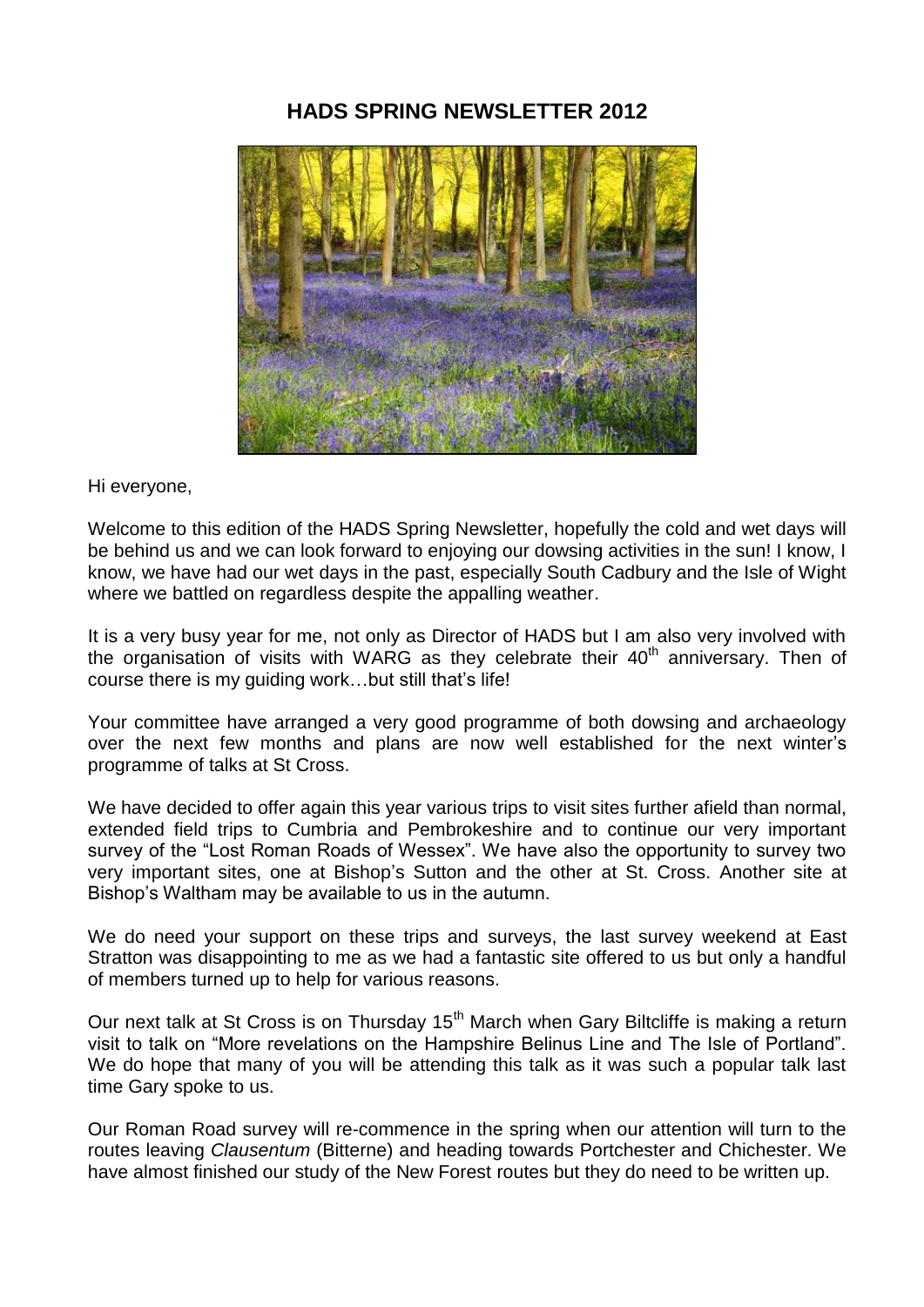## **HADS 2012 PROGRAMME**

- Thursday 15<sup>th</sup> March Gary Biltcliffe's talk at St Cross at 19.30 (as above).
- Saturday 17<sup>th</sup> Friday 23<sup>rd</sup> March

Recce to Cumbria (Don)

Friday  $30^{th}$  March – Sunday 1st April

Survey at the site of the Bishop's Palace at Bishop's Sutton. Volunteers required to help set up on the Friday and to assist in the survey on Saturday and Sunday.

This promises to be a very interesting weekend of dowsing and we hope to open the site up to local villagers. More details will be given at Gary's talk.

Sunday 15<sup>th</sup> April Day trip to South Cadbury Castle – the site of *Camelot.* We shall be travelling down by shared cars and then dowsing the site of the Great Hall, chapel and gate houses as well as looking at the Iron Age track-ways and Round Houses. Lunch will be taken at the Camelot Inn (the old Red Lion) before we ascend the hill.

Tuesday  $24^{th}$  April – Monday  $30^{th}$  April Extended Tour to Cumbria combining with the ADG weekend at Shap. This event is fully booked.

Wednesday  $2^{nd}$  May – 12<sup>th</sup> May

Don & Carol are on holiday!!!

- Sunday 27<sup>th</sup> May Dowsing Survey (tba)
- Sunday 3<sup>rd</sup> June Field trip to St Aldhelm's Head, Langton Matravers. St Aldhelm's Chapel is well known to be on an ancient site and several energy patterns are present within the area. This trip involves a round walk of about four miles. Lunch in The Compass Inn (pasties only!).
- Sunday 10<sup>th</sup> June Field trip to Hengistbury Head Car share to Mudeford. Ferry to Hengistbury to locate some of the Pre-historic structures buried beneath the ground. This site was one of the most important ports in Iron Age Britain.
- Sunday 1<sup>st</sup> July Dowsing Survey (tba)
- Sunday 15<sup>th</sup> July Dowsing Survey (tba)

Saturday  $28^{th}$  July – Friday 10<sup>th</sup> July

WARG excavations at College Meads, Winchester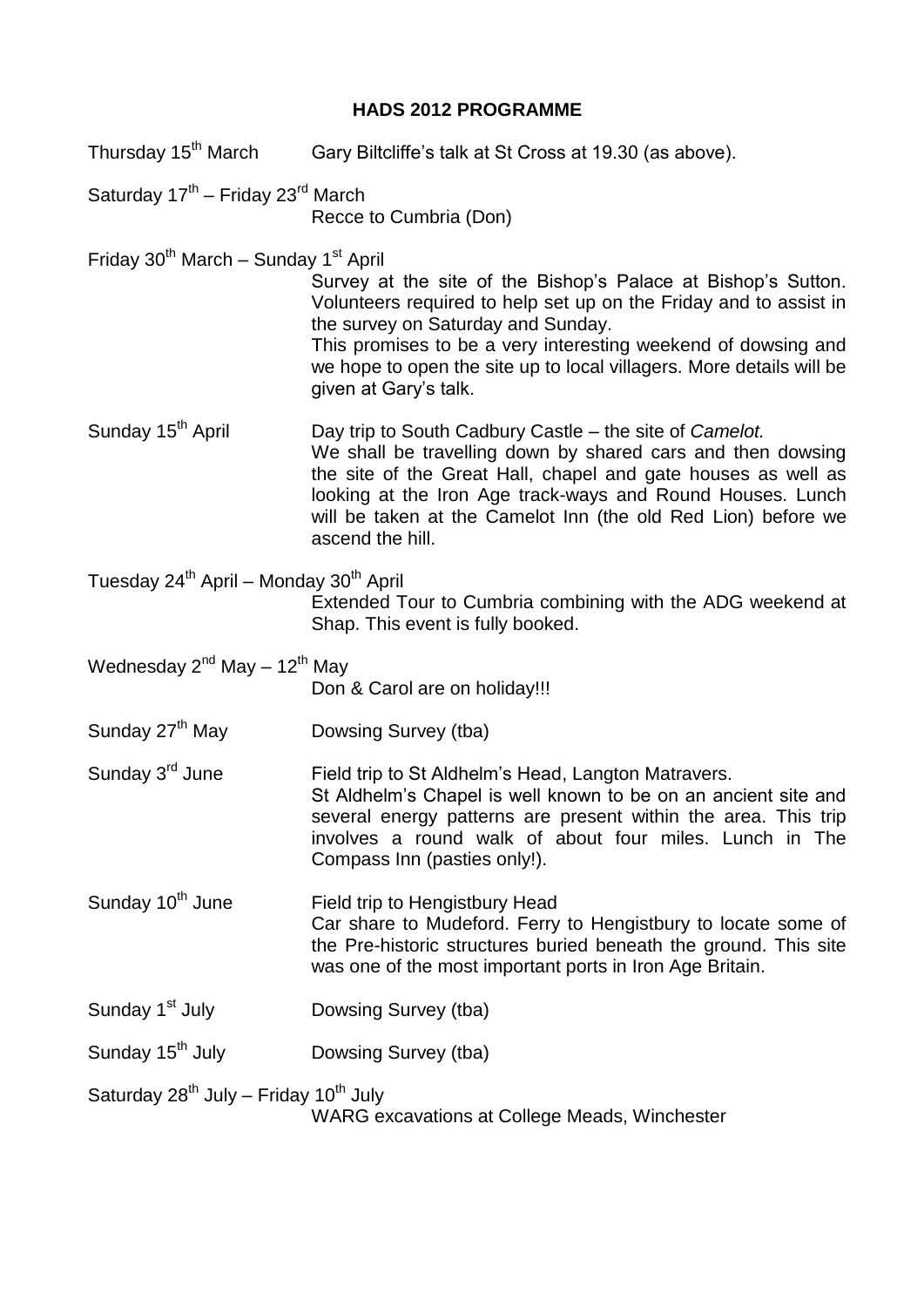#### **HADS 2012 PROGRAMME**

(continued)

Friday  $10^{th}$  August – Sunday  $12^{th}$  August ADG event at Wisbech

| Sunday 26 <sup>th</sup> August                                                              | Dowsing Survey (tba) |
|---------------------------------------------------------------------------------------------|----------------------|
| Sunday 9 <sup>th</sup> September Dowsing Survey (tba)                                       |                      |
| Friday 21 <sup>st</sup> – Sunday 23 <sup>rd</sup> September<br><b>BSD Annual Conference</b> |                      |
| Friday $28^{th}$ September – Thursday $4^{th}$ October                                      |                      |

Proposed trip to Pembrokeshire

There will also be an opportunity to carry out further dowsing surveys on some Thursday's throughout the spring and summer for those who are lucky enough not to have to work.

As you can see the programme is a very full one and offers members a chance to visit some amazing sites, many of which Don has excavated, and he can provide specialised information.

Please keep up to date by visiting our wonderful website provided by Chris Sellen:-

<http://www.hantsarchaeodowsers.hampshire.org.uk/>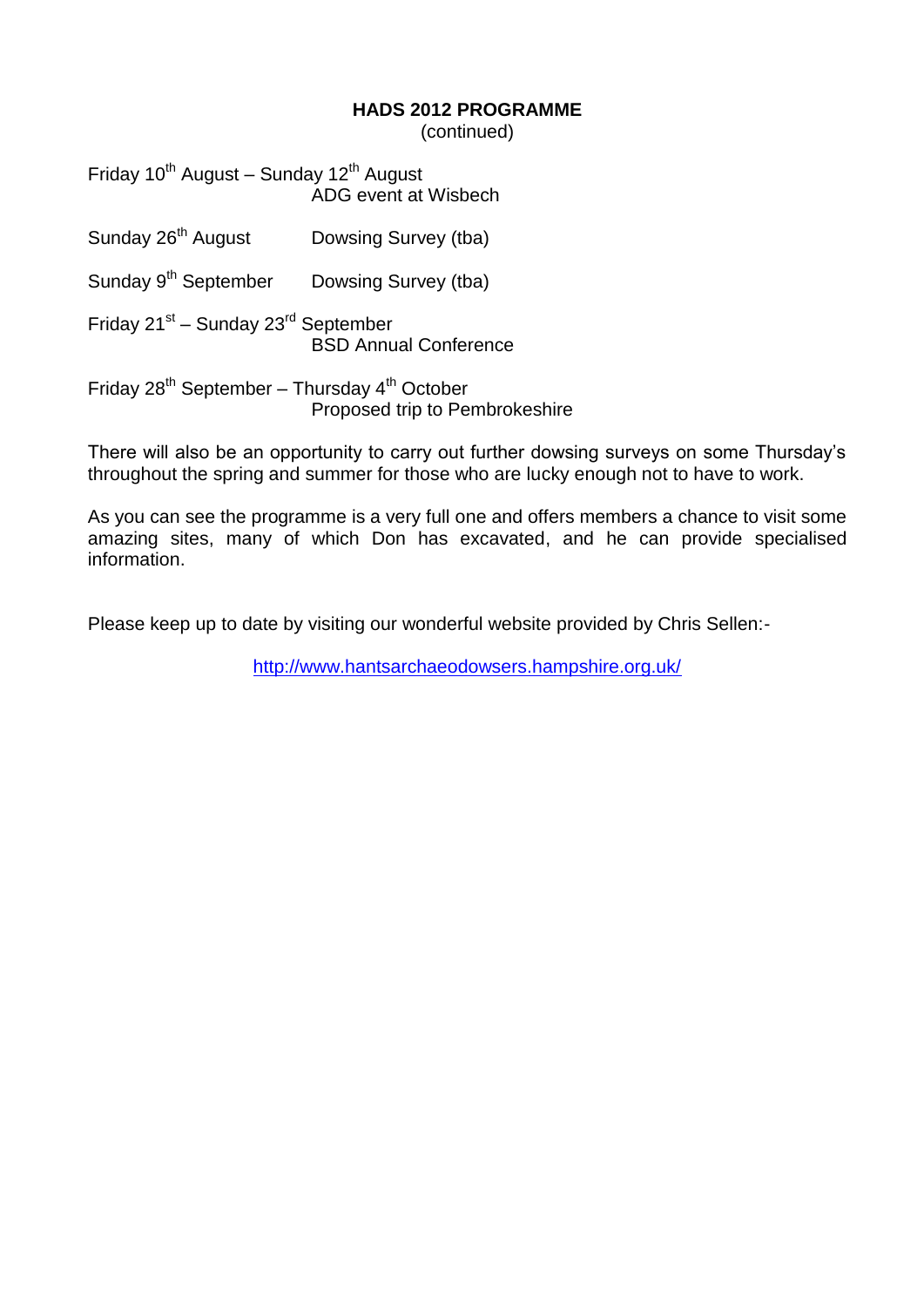### **Recent Events**

Our survey of some of the New Forest routes continued throughout February especially at Copythorne and Testwood. We were able to trace the route from Cadnam to Nursling via Copythorne and Stoneyford to reach the River Test.



*Members of HADS tracing the Roman Road towards Testwood Lakes*

At the end of February three members of HADS turned their attention to an initial survey of the Roman Road crossing at Fairthorne Manor near Botley. What was different on this occasion was the mode of transport…kayaks, supplied and strictly supervised by Ray Davis!

After paddling down from Botley this gallant, but foolhardy team landed opposite Fairthorne Manor and promptly started dowsing for Roman remains before the tide started to recede again!!



*Kayaking dowsers….whatever next?*

Our most recent event was over the weekend of the  $25<sup>th</sup>$  and  $26<sup>th</sup>$  February when only a few members were able to assist in the survey and recording of part of the "removed village" of East Stratton. The Saturday was spent setting out a large grid to enable the systematic field walking of part of the site to take place. As a result of this survey several pieces of pottery were recovered and are being dated as we speak. Some sherds may be Iron Age or early Roman.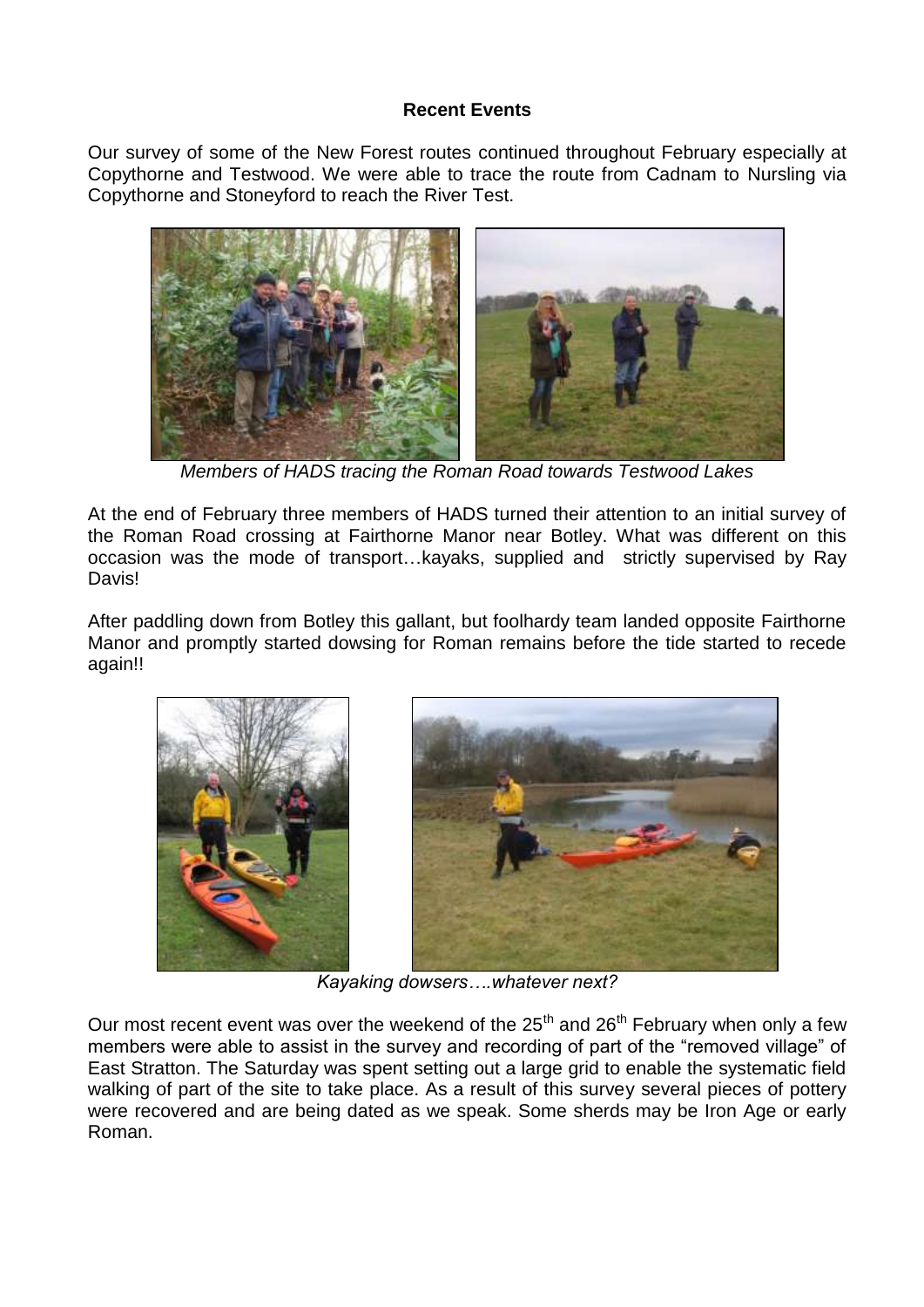The Sunday was spent completing a dowsing survey of the remains of the old village where we were able to plot where the old cottages used to be as well as the two early churches.



*Marking out some of the cottages at Stratton*



*Field-walking on the site of the old village of East Stratton*



*On the site of the Old Saxon church at Stratton*

This was an astonishing but tiring weekend as we covered quite a few hundred yards which had been recently ploughed leaving deep furrows for us to walk over.